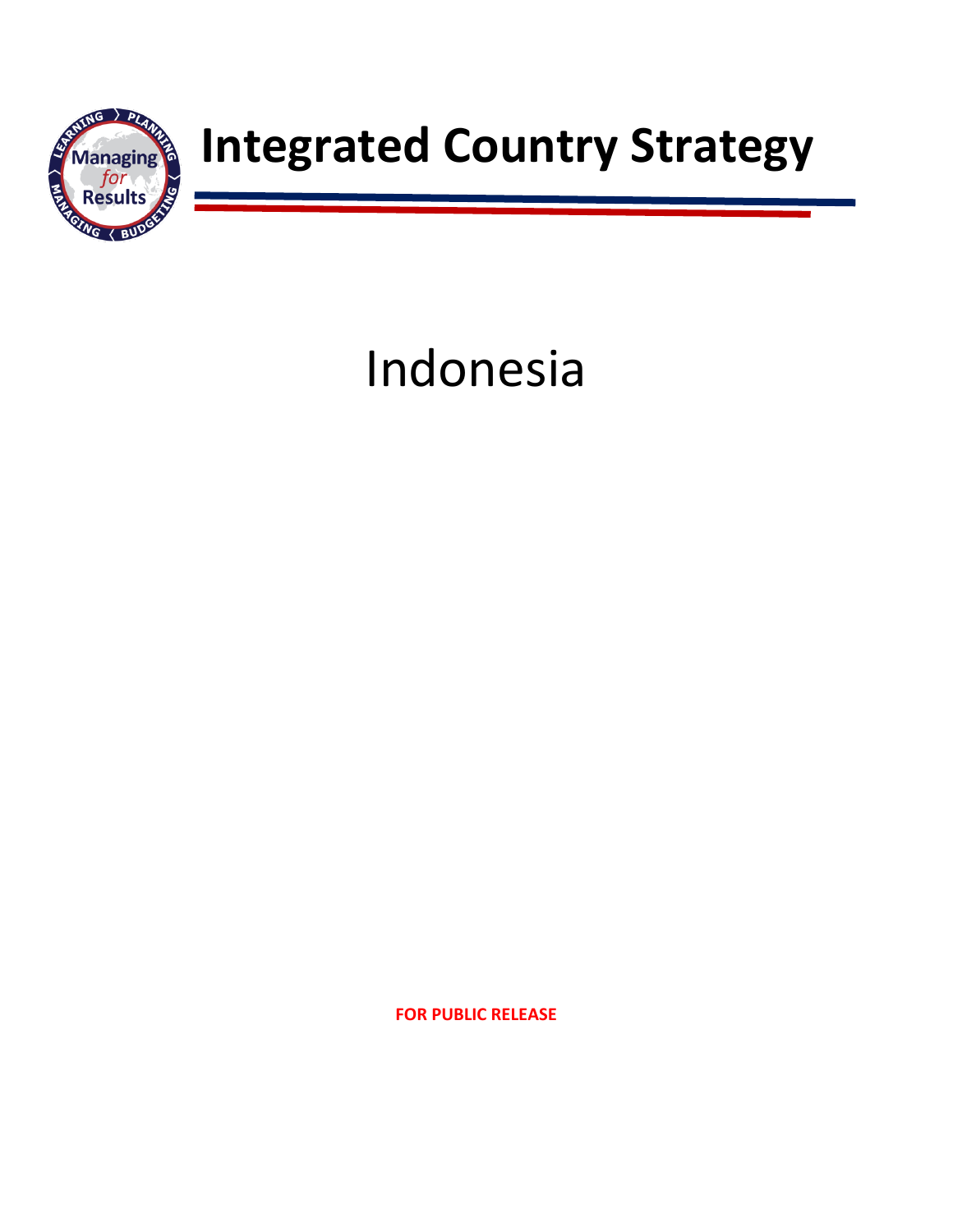### **Table of Contents**

| $\mathbf{1}$ . | <b>Chief of Mission Priorities</b>  | $\mathcal{P}$ |
|----------------|-------------------------------------|---------------|
| 2.             | <b>Mission Strategic Framework</b>  | 4             |
| 3.             | <b>Mission Goals and Objectives</b> | 6             |
| 4.             | <b>Management Objectives</b>        | 13            |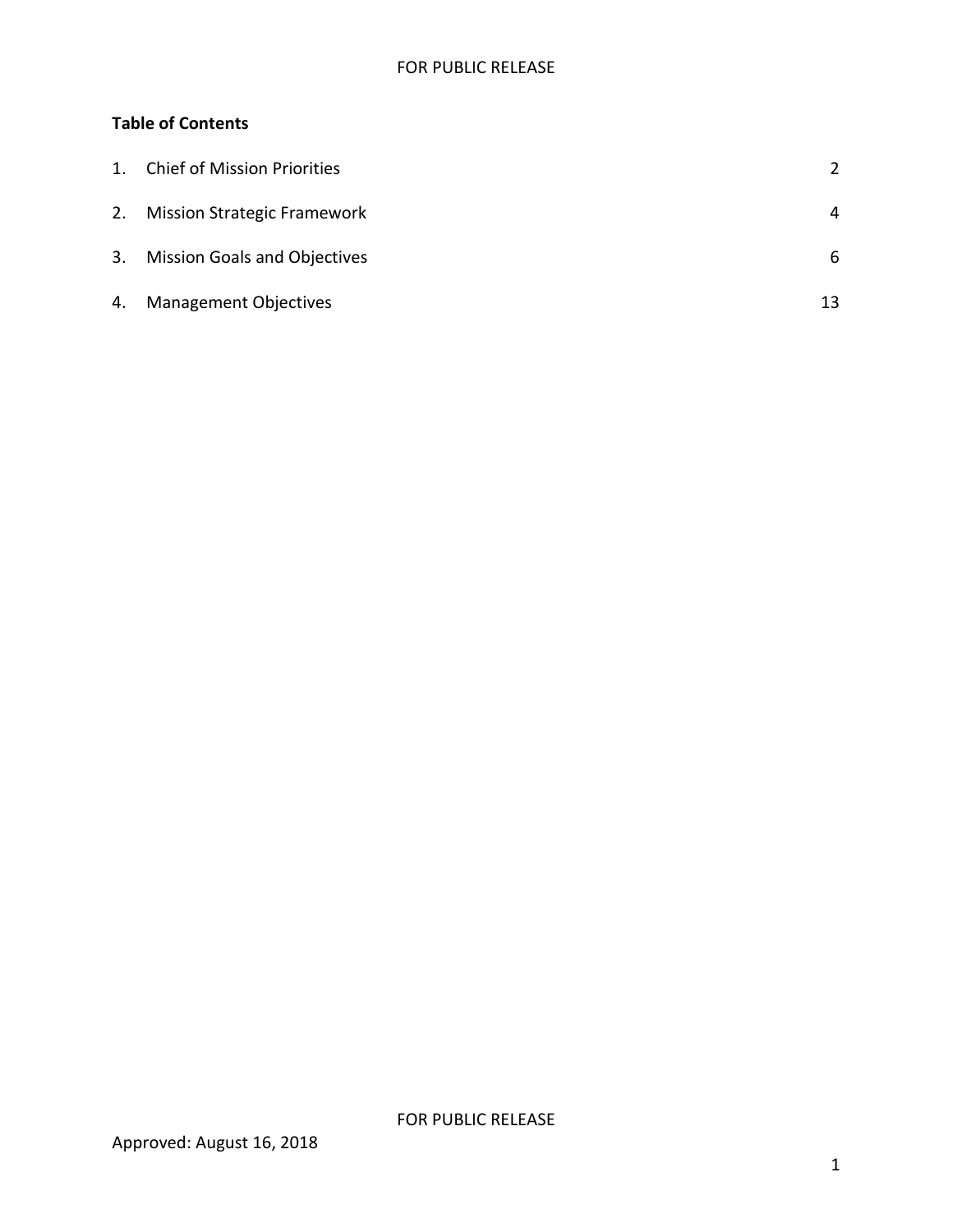## <span id="page-2-0"></span>**1. Chief of Mission Priorities**

The United States values its relationship with Indonesia, a country of growing strategic and economic importance. Indonesia is increasingly active not only as a leader in ASEAN, but also throughout and beyond the Indo-Pacific region, and we have a strong interest in expanding our cooperation under the U.S.-Indonesia Strategic Partnership.

As we approach 2019, which marks the 70th anniversary of U.S.-Indonesian diplomatic ties, our bilateral relationship is characterized by growing government-to-government and people-topeople engagement. Indonesia has made a remarkable, peaceful transition from authoritarianism to democracy since 1998, and it continues to strengthen its institutions of democratic governance, with notable progress in the fight against corruption. While Indonesia has the ability to continue its reforms and strengthen its democracy, the United States stands ready to support Indonesia's advancement of the goals and values we share, including tolerance and pluralism.

In that spirit of partnership, we seek cooperation with Indonesia that promotes international norms and free and fair practices. We welcome Indonesia's growing interest in expanding its regional and global role, in strengthening environmental security, preventing the spread of infectious diseases, and preserving biodiversity.

As Southeast Asia's largest economy with a GDP approaching one trillion dollars, Indonesia is a significant destination for U.S. exports and investment. Although the United States is one of Indonesia's largest investors and trading partners, the business environment remains challenging, and our economic engagement remains below the potential expected of countries of our size. We will encourage Indonesia to open its economy to foster free, fair, and reciprocal trade and investment while promoting sustainable, inclusive growth. We will support Indonesia's efforts to foster innovation, entrepreneurship, and improve the ease of doing business. We will coordinate with like-minded embassies and the private sector to counter protectionist policies that restrict foreign goods, services, and investments and that artificially limit U.S. business opportunity and Indonesian prosperity. We will also encourage Indonesia to take a greater role in global economic forums, such as the G20 and OECD, which can catalyze needed reforms in support of global best practices.

Indonesia has made significant efforts to transform its national defense force into a modern, professional, and externally-focused entity. Indonesia contributes to regional security through support of rules-based frameworks, including in the South China Sea, as well as participation in international peacekeeping operations. We will continue to support Indonesia's law enforcement-led approach to counterterrorism, which has achieved notable success. In addition, we will deepen our working relationships with Indonesian law enforcement agencies, government bodies, and civil society groups to counter violent extremism; corruption; transnational crime; and illegal, unreported, and unregulated (IUU) fishing.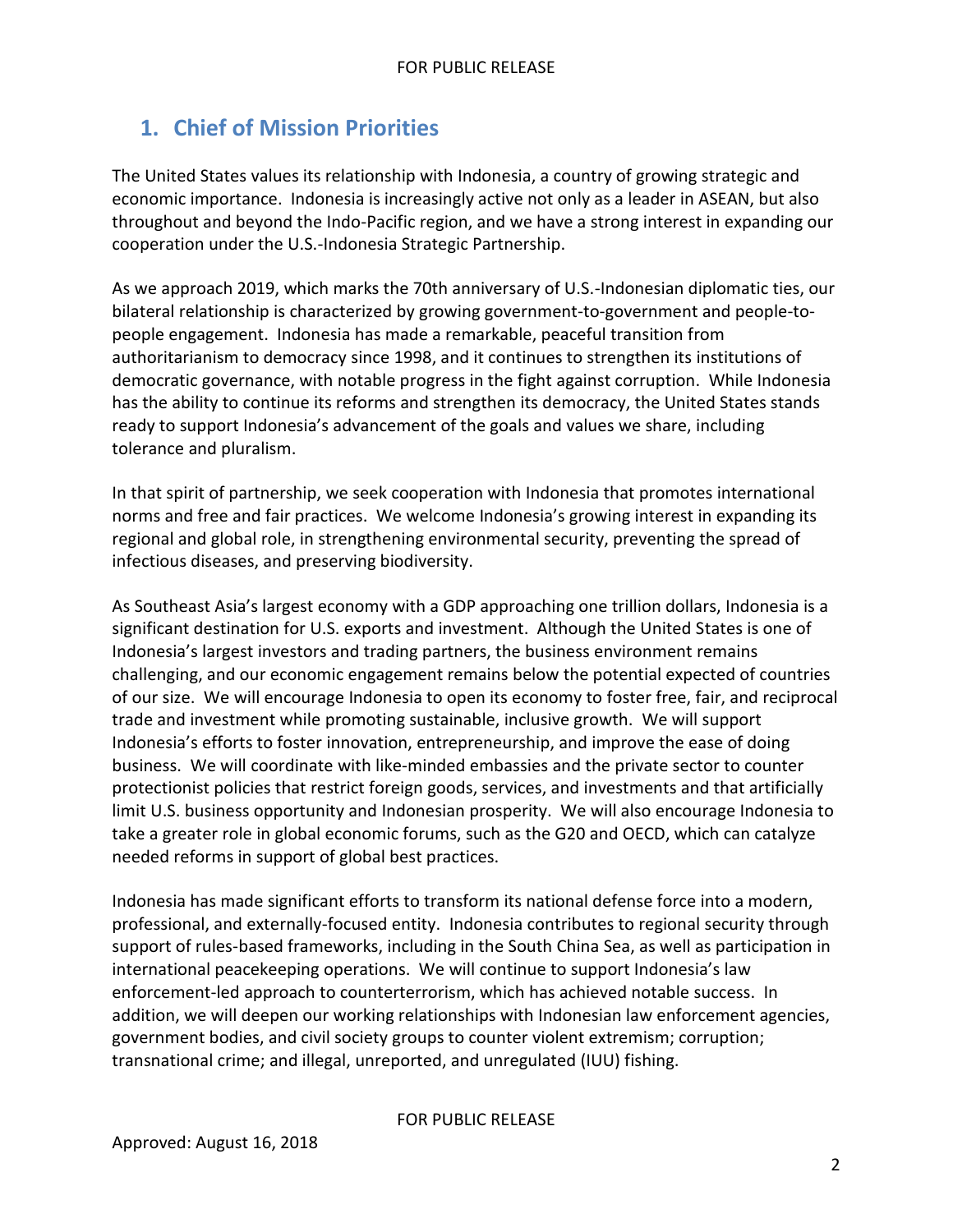Building partnerships at all levels is critical to enhancing mutual understanding and trust. We will foster increased collaboration in science and technology to provide greater opportunities for expanding bilateral and peer-reviewed research, and to encourage the use of science in decision-making. We will promote educational and cultural exchanges to grow a constituency with direct experience of the United States to counter unhelpful narratives and overcome a latent suspicion of U.S. motives, policy, and society. This will further promote shared values and approaches, strengthening the appeal of the United States as the partner of choice for Indonesia's future business and government leaders. In particular, our Mission will focus on youth outreach, given that roughly half of the population is under 30 years old and wellconnected on social media. We will encourage more Indonesians to study in the United States and more American universities to expand partnerships here. This will provide new openings to expand and diversify student bodies in the United States and prepare Indonesians to compete in the globalized economy of the 21st century.

We share the aspirations of millions of Indonesians who want to live in a society characterized by good governance and the rule of law. In its modern, democratic era, Indonesia has repeatedly held free and fair elections that have reflected the will of its people. Our Mission aims to be a resource and partner for Indonesia as it seeks to build the capacity of law enforcement and the justice sector, increase accountability to the public, and protect human rights, particularly those of minorities and vulnerable groups.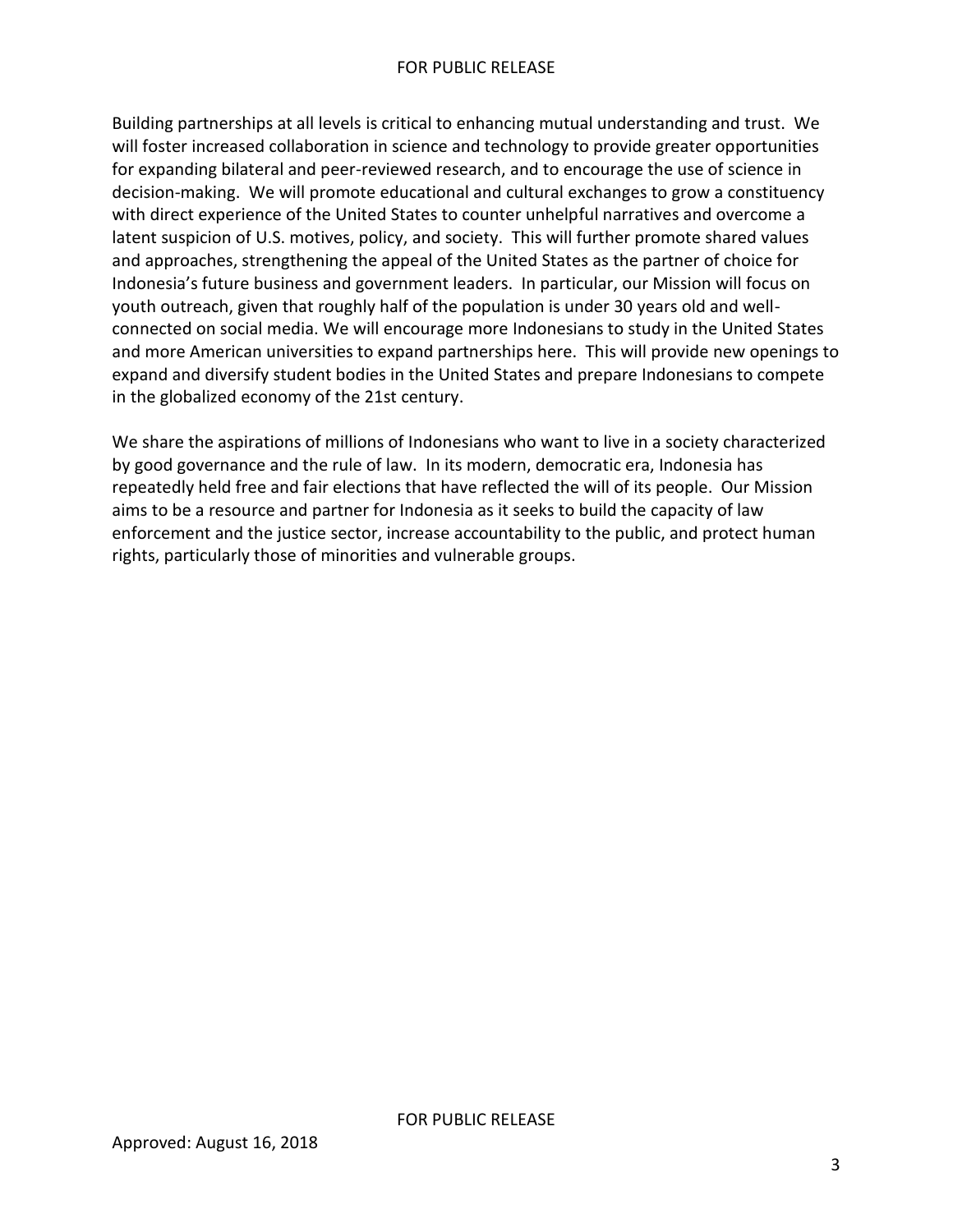## <span id="page-4-0"></span>**2. Mission Strategic Framework**

**Mission Goal 1**: **Increase Economic Engagement and U.S. Prosperity:** Indonesia adopts international best practices and policies that foster sustainable economic growth, innovation, and improved market access for U.S. business.

**Mission Objective 1.1**: Indonesia allows greater market access to U.S. goods and services by reducing barriers to trade and opening more sectors of its economy to foreign investment.

**Mission Objective 1.2**: Indonesia strengthens cooperation and consultation with U.S. stakeholders and plays a constructive role in international economic forums commensurate with its growing economic importance.

**Mission Goal 2**: **Strengthen Security:** Indonesia contributes to regional and international peace and security through modern and professional defense and law enforcement agencies and engaged community support.

**Mission Objective 2.1**: The Indonesian defense establishment follows civilian leadership and develops externally focused defense capabilities for effective interoperability amongst the services and with the U.S., with prioritized requirements for capability development.

**Mission Objective 2.2**: Indonesia contributes to regional and international peace and security by countering terrorism and violent extremism.

**Mission Objective 2.3**: Indonesia's criminal justice sector contributes to regional peace and security by countering domestic and transnational crime through enhanced investigative and prosecutorial capabilities, resources, and inter-agency coordination.

**Mission Goal 3**: **Advance Global Priorities:** United States and Indonesia partner to advance a rules-based international order and shared global priorities.

**Mission Objective 3.1**: Indonesia's foreign policy objectives and actions better align with U.S. foreign policy objectives, and the United States is Indonesia's partner of choice in the Indo-Pacific region.

**Mission Objective 3.2**: Indonesia assumes a more proactive global and regional leadership role promoting democratic values, rule of law, and protecting the environment, public health, and other shared priorities. [Incorporates CDCS DO 3: "Global Development Priorities of Mutual Interest Advanced."]

**Mission Goal 4**: **Improve Governance:** Indonesia is a strong and pluralistic democracy with effective institutions that support accountability, the rule of law, and the protection of human rights.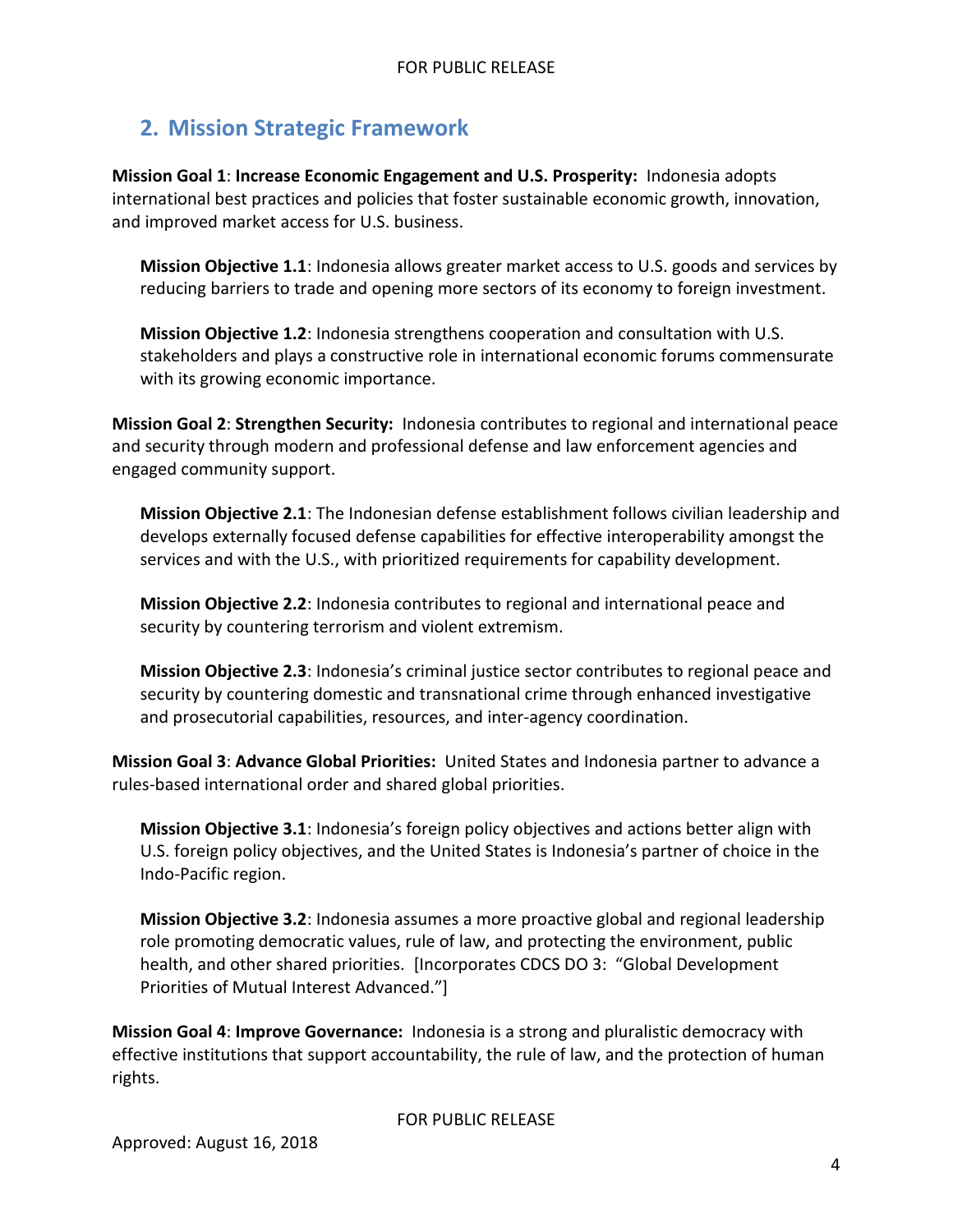**Mission Objective 4.1**: Indonesia develops and strengthens its democratic institutions and adheres to democratic norms. [Incorporates CDCS DO 1: "Democratic Governance Strengthened."]

**Mission Objective 4.2**: Indonesia takes meaningful steps to promote sustained justicesector reform and respect for rule of law, and to enhance law enforcement and military professionalism and accountability, in order to improve access to justice, and increase citizen confidence. [Incorporates CDCS DO 1: "Democratic Governance Strengthened."]

**Mission Objective 4.3**: Indonesia models good governance practices (manifested in public services, public policy, and legal/regulatory framework) to promote the development of a healthy, educated, and skilled population to drive inclusive economic growth. Accordingly, Indonesia increases responsiveness to the public by demonstrating accountability and consistently providing essential services. [Incorporates CDCS DO 2: "Essential Human Services for the Poorest and Most Vulnerable Strengthened."]

**Management Objective 1:** Consolidate physical facilities and management services platform in Jakarta by transition to New Embassy Compound.

FOR PUBLIC RELEASE

**Management Objective 2:** Identify options for improved Consulate facilities.

**Management Objective 3:** Improve workforce performance, efficiency and effectiveness through leadership, engagement and accountability.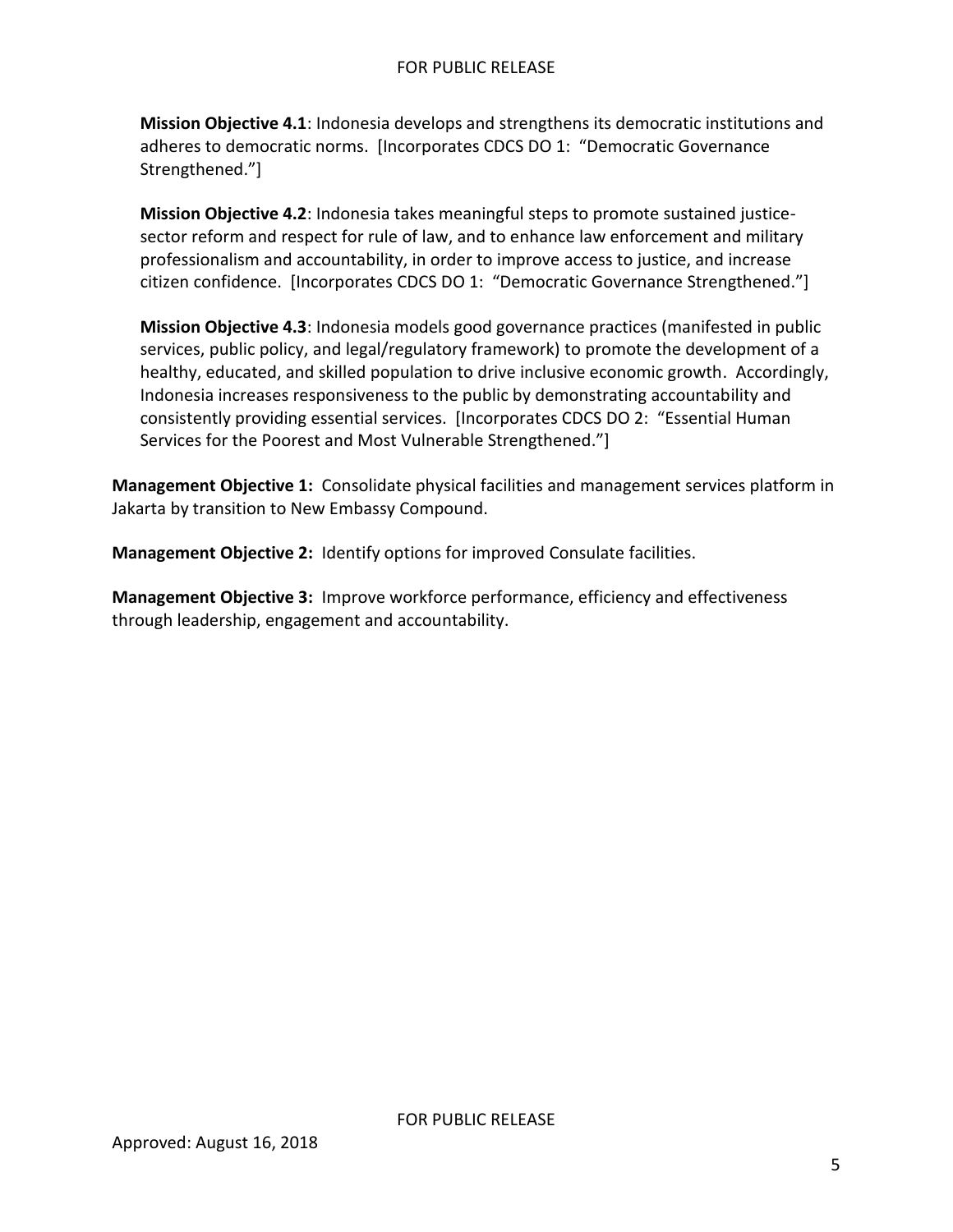## <span id="page-6-0"></span>**3. Mission Goals and Objectives**

#### **Mission Goal 1 Increase Economic Engagement and U.S. Prosperity: Indonesia adopts international best practices and policies that foster sustainable economic growth, innovation, and improved market access for U.S. business.**

**Description and Linkages:** Increased economic engagement with Indonesia will strengthen the bilateral strategic partnership launched in 2015 and support U.S. jobs and economic growth. This goal reinforces the 2017 National Security Strategy (NSS) to promote American prosperity as well as the Indo-Pacific strategy to support a free and open trade and investment regime. The State Department's Joint Regional Strategy for East Asia calls for sustained and inclusive growth and prosperity that is driven by open market economic policies, high-standard investment, increased connectivity, inclusive health and education systems, improved natural resource management, and free, fair, and reciprocal trading relationships. As the largest economy in Southeast Asia and the 10th largest in the world based on purchasing power parity with a GDP approaching \$1 trillion, Indonesia is projected to be the world's fourth largest economy in the world by 2050. Indonesia's large population, growing middle class, steady growth—averaging 5.3% (2012-2016)—and rich natural resources make it an attractive market for U.S. investors and exporters. In 2017, Indonesia was the United States' 36<sup>th</sup> largest export market for U.S. goods and two-way trade reached over \$27 billion. The U.S. goods trade deficit with Indonesia, however, was \$13.3 billion in 2017, with U.S. goods exports to Indonesia reaching \$6.9 billion and U.S. goods imports from Indonesia equaling \$20.2 billion.

#### **Mission Objective 1.1 Indonesia allows greater market access to U.S. goods and services by reducing barriers to trade and opening more sectors of its economy to foreign investment.**

**Justification:** Although the United States is one of Indonesia's largest investors and trading partners, our economic relationship remains well below its potential given the size of Indonesia's economy and population. By comparison, in 2017 the United States exported almost twice as much to neighboring Malaysia as it did to Indonesia even though Malaysia's population is one-eighth the size of Indonesia's. The increasing number and severity of Indonesian trade and investment barriers has significantly increased the uncertainties and risks facing U.S. companies. Import licensing procedures and permit requirements, product labeling requirements, pre-shipment inspection requirements, local content and domestic manufacturing requirements, and quantitative import restrictions impede U.S. exports. In addition, the Indonesian government has adopted measures that impede imports as it pursues the objective of agricultural self-sufficiency. Decentralized decision making processes, legal uncertainties, and powerful domestic vested interests all contribute to Indonesia's complex and difficult investment climate. Moreover, a growing number of U.S. firms have expressed concern about the Indonesian legal system, especially with regards to corruption.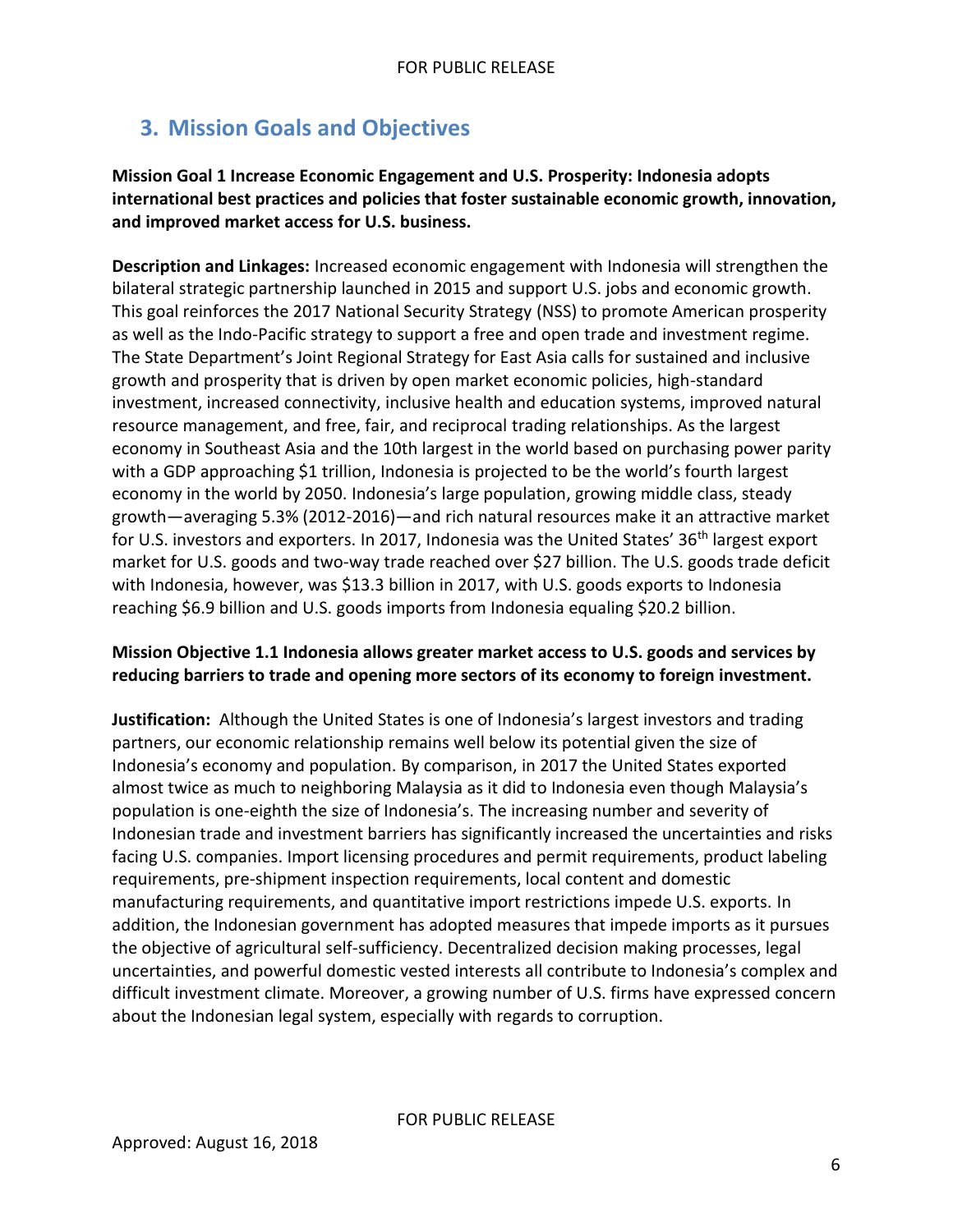#### **Mission Objective 1.2 Indonesia strengthens cooperation and consultation with U.S. stakeholders and plays a constructive role in international economic forums commensurate with its growing economic importance.**

**Justification:** Indonesia plays an important role in regional and global economic and trade fora. As the largest economy in ASEAN, Indonesia supports increased economic integration and sustainable economic growth. Adopting international best practices and policies that foster sustainable economic growth and innovation will improve market access for U.S. business. Our Mission will also encourage Indonesia to take a more active role in global economic forums, such as the G20, WTO, OECD, APEC and FATF. These forums can serve as valuable tools for catalyzing needed reforms in support of global best practices.

#### **Mission Goal 2 Strengthen Security: Indonesia contributes to regional and international peace and security through modern and professional defense and law enforcement agencies and engaged community support.**

**Description and Linkages:** : At a time of growing assertiveness in Southeast Asian waters and largely unchecked maritime movements of both licit and illicit goods as well as people, including extremists, Indonesia's military and law enforcement agencies must continue to increase their capabilities. In line with the NSS goals of pursuing threats to their source and preserving peace through strength, the U.S. Mission will enhance Indonesia's defense capacity, develop Indonesian law enforcement's ability to respond to terrorist threats, and help Indonesian law enforcement agencies better detect and disrupt maritime and other transnational crimes. This, in turn, will help Indonesia make a greater contribution to regional peace and prosperity, the fight against terrorism, and efforts to address illicit activities by criminal syndicates.

#### **Mission Objective 2.1 The Indonesian defense establishment follows civilian leadership and develops externally focused defense capabilities for effective interoperability amongst the services and with the U.S., with prioritized requirements for capability development.**

**Justification:** A well-managed, maritime-focused, and civilian controlled Indonesian National Defense Force (TNI) is in U.S. interests and will contribute to a free and open Indo Pacific region. Indonesia's inadequate defense posture, management processes, readiness, and joint capabilities currently prevent it from more effectively cooperating with the U.S. Our bilateral defense cooperation, via the Joint Statement on Defense Cooperation of 2015, aims to progressively address these inadequacies while improving mutual trust and understanding in a country that will not be allied with the United States for the foreseeable future. We will continue to deepen our partnership with the Indonesian military to help foster improved defense management and assist in rebuilding capability after years of chronic underfunding. Execution of the INDOPACOM Indonesia Country Engagement Plan and targeted assistance programs will remain critical to correcting TNI's reform trajectory, and deepen our bilateral military relationship.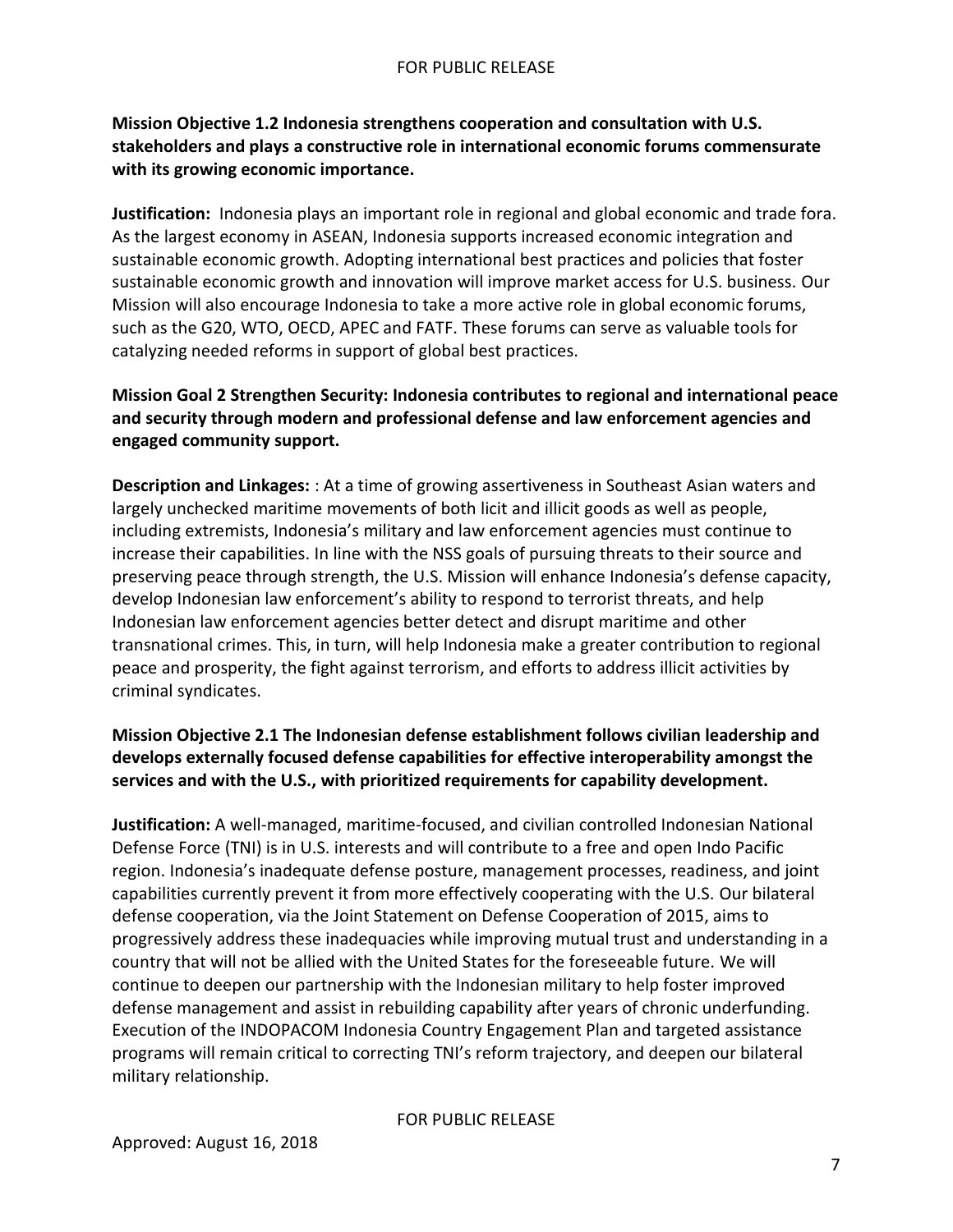#### **Mission Objective 2.2 Indonesia contributes to regional and international peace and security by countering terrorism and violent extremism.**

**Justification:** Indonesia's civilian-led law enforcement requires ongoing cooperation and assistance from international partners in order to effectively counter terrorism in Indonesia and the possible regionalization of terrorist groups in Southeast Asia. The lack of comprehensive and systematic information sharing between agencies responsible for border security is a vulnerability as Foreign Terrorist Fighters return from Iraq, Syria, and the Philippines with the skills, know-how, networks, weapons, and access to funding to attempt additional terrorist attacks in Indonesia. The Indonesian Government and civil society need to take action to prevent the spread of violent extremism, particularly through effective management of terrorist prisoners and rehabilitation and reintegration of former terrorist convicts. Poor cooperation between law enforcement and civil society organizations continues to hobble prevention, deradicalization, and reintegration activities. Lastly, targeted programming will help build the analytic and investigative capabilities of police, prosecutors, and judges to detect, disrupt, and enforce laws against terrorist and violent extremists.

#### **Mission Objective 2.3 Indonesia's criminal justice sector contributes to regional peace and security by countering domestic and transnational crime through enhanced investigative and prosecutorial capabilities, resources, and inter-agency coordination.**

**Justification:** With its porous borders, weak law enforcement and endemic corruption, Indonesia struggles to detect and disrupt transnational crime, not least of all maritime trafficking in persons, human smuggling, narcotics, protected wildlife, illegally logged timber, and other contraband. While great strides have been made in recent years in the professionalization of Indonesia's criminal justice sector institutions, serious challenges remain, including the need for enhanced inter-agency collaboration. Enhancing the effectiveness of Indonesia's criminal justice sector institutions contributes not only to respect for rule of law but, ultimately, stability in and around the region's most populous nation.

#### **Mission Goal 3 Advance Global Priorities: United States and Indonesia partner to advance a rules-based international order and shared global priorities.**

**Description and Linkages:** Mission Indonesia will engage with the Indonesian government to deepen our Strategic Partnership in the diplomatic, economic, security, and media realms. This effort directly supports the NSS goals to preserve peace through strength and advance American influence. Through our whole of mission engagement, including effective media and public engagement activities, we seek to highlight to the Indonesian government, civil society organizations, established and emerging leaders and other key stakeholders, the advantages and benefits of partnering with the United States. As a result, Indonesia's capacity to become an equal partner and regional leader in maintaining regional peace and security will improve. We will encourage Indonesia to become a net contributor to joint initiatives that support the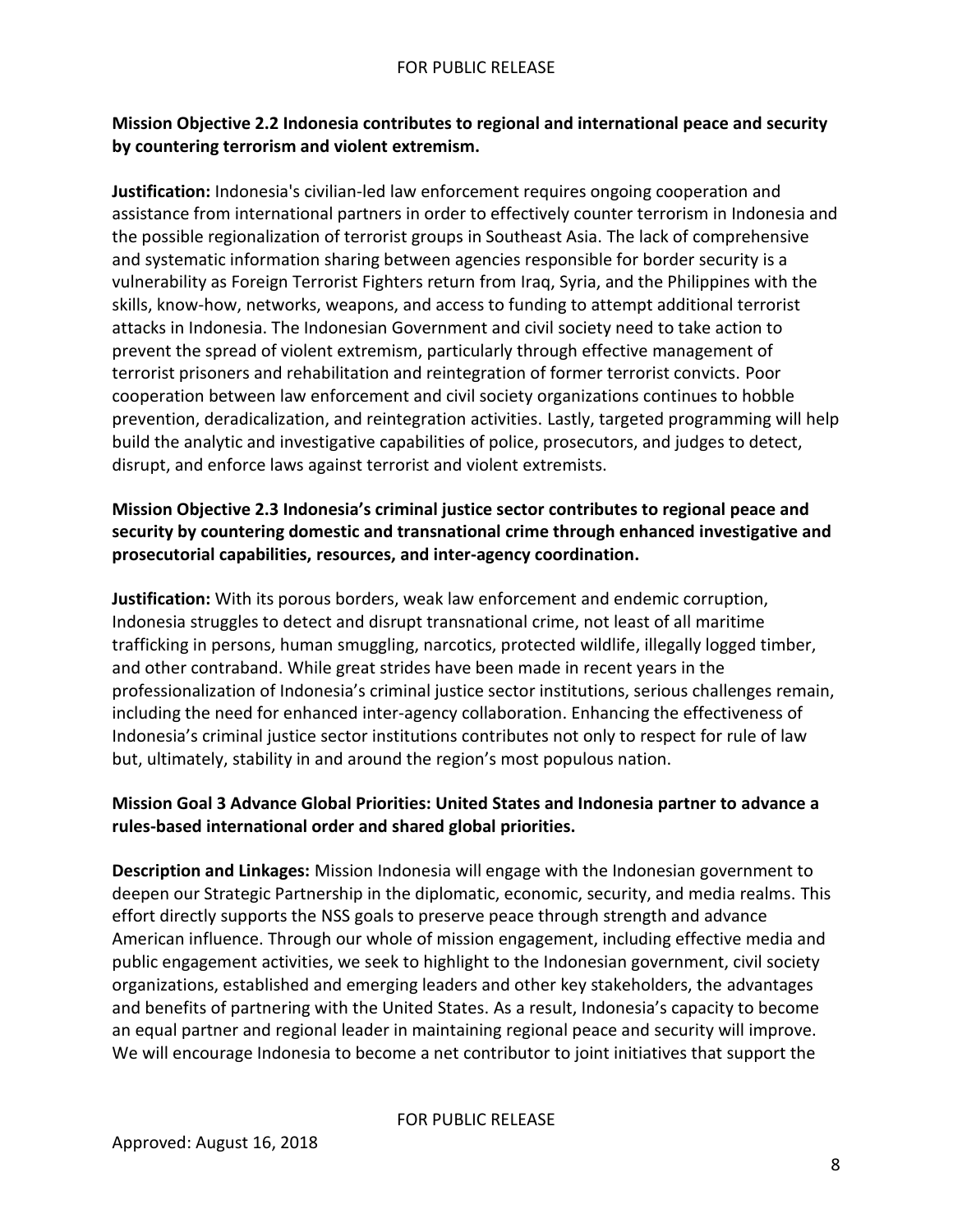international order and increase regional and global health, economic prosperity including key global priorities of education and skill building for today's global workforce, and security.

#### **Mission Objective 3.1 Indonesia's foreign policy objectives and actions better align with U.S. foreign policy objectives, and the United States is Indonesia's partner of choice in the Indo-Pacific region.**

**Justification:** Indonesia sees itself as a world player and a significant international partner as the world's largest Muslim-majority country and third-largest democracy with the world's fourth-largest population. Indonesia takes pride in its tradition of non-aligned foreign policy, yet Indonesia's democratic transformation at the end of the Cold War has created an environment in which Indonesia's core values -- including democracy, pluralism, and free market economics -- imply support for many foreign policy objectives shared with the United States. The U.S.-Indonesia Strategic Partnership reflects the significant overlap in the two countries' interests, as do Indonesian positions on many high-profile challenges, including countering violent extremism and terrorism. The U.S. and Indonesia share not only common national interests, but also common values, including freedom of religion, freedom of the press, freedom of expression, pluralism, volunteerism, and national mottos; "United in one" (Bhinneka Tunggal Ika) and "From many, one" (E Pluribus Unum). Yet, significant suspicion of U.S. motives persists, drawn from ongoing conspiracy theories, misunderstanding about the United States and its culture. We envision that our primary effort to increase collaboration with Indonesia on foreign affairs will be through traditional diplomatic exchanges, including regular high-level dialogue, while other forms of exchange can help us to reach similar understandings or interpretations of the events or dynamics that serve as premises in policy formulation processes. Providing first-hand U.S. academic and professional exchange experiences establishes influential Indonesian youth leaders as credible voices to counter negative narratives about the United States and reinforce the United States' commitment to the Indo-Pacific region.

#### **Mission Objective 3.2 Indonesia assumes a greater global and regional role promoting democratic values, rule of law, and protecting the environment, public health, and other shared priorities. [Incorporates CDCS DO 3: "Global Development Priorities of Mutual Interest Advanced."]**

**Justification:** Indonesia is one of the most biologically diverse countries in the world and is one of the 17 global "Megadiversity Countries" that together contain 70 percent of the world's biodiversity. The country's coral reef, tropical forest, and mangrove ecosystems support what is generally recognized as one of the greatest concentrations of biodiversity on earth. However, decades of resource-driven development in Indonesia has resulted in practices that result in irreparable damage to ecosystems crucial not only to orangutan, tigers, rhinos, elephants, sharks, rays, and other charismatic species, but also to smaller animals and plants endemic to and/or significantly represented in Indonesia and unique to the world. The conversion from forest to industrial plantations is the primary cause of Indonesia's high GHG emissions. The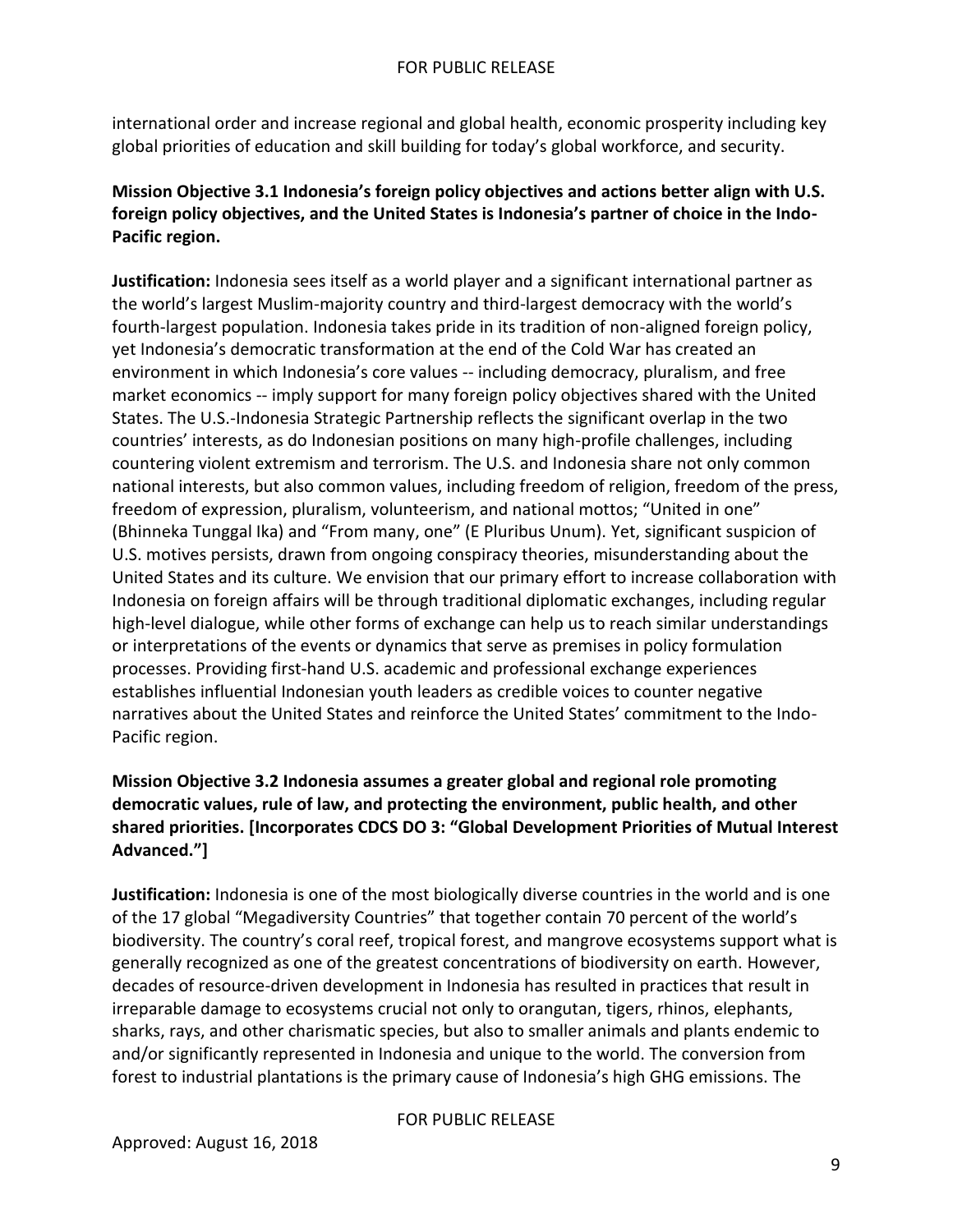Mission is actively supporting the GOI through a series of technical assistance projects designed to improve land management and governance in high carbon and biodiversity landscapes. These efforts complement Indonesia's strong stake in placing its economy on a lower-emissions pathway curbing deforestation, forest and land fires, and peat land draining that currently make the land use and forestry sector the largest contributor of greenhouse gases. Indonesian policy makers increasingly recognize that climate variability and change will stress development progress through more frequent extreme weather events, such as floods and landslides, and through gradual impacts, such as increased ocean acidity and sea-level rise. Furthermore, the illegal wildlife trade in Indonesia contributes billions of dollars to criminal networks each year, while illegal fishing costs the Indonesian economy an estimated \$5-6 billion, annually--driving both economic losses and threatening global food security. Mission efforts to implement the National Strategy for Combating Wildlife Trafficking will bolster Indonesian law enforcement capacities to conserve globally unique plant and animal species. Continued engagement to support Indonesian efforts to reduce mercury use in artisanal and small-scale gold mining (ASGM) sector, as required under the Minamata Convention on Mercury, can also reduce deforestation rates and promote improved community health outcomes. Continued technical support and capacity building activities to better monitor air quality and promote lower vehicle and industrial emissions will support reductions in air pollution, including transboundary air pollution. Faced with rapid urbanization, the Mission is partnering with the GOI to improve the governance and delivery of essential services particularly around the provision of water and sanitation, as well as electricity. As Indonesia holds a significant share of the global tuberculosis burden, it is a hotspot for emerging infectious diseases and is one of the largest endemic reservoirs of avian influenza, and was the 2016 chair of the Global Health Security Agenda and continues to hold a leadership role, Indonesian progress on disease detection and control is essential to global efforts to reduce the risk of pandemic disease. Indonesia's size and disease burden also make it an important country for U.S. assistance under the President's Emergency Plan for AIDS Relief (PEPFAR) and for development funds spent to combat tuberculosis (Link to the full CDCS).

#### **Mission Goal 4 Improve Governance: Indonesia is a strong and pluralistic democracy with effective governance institutions that support accountability, service delivery the rule of law, and the protection of human rights.**

**Description and Linkages:** The U.S.-Indonesia Strategic Partnership is built on a foundation of shared democratic values, including freedom of expression, thought, and religion; tolerance; protection of the rights of all citizens, including vulnerable minority groups; the conduct of free and fair elections; and respect for human rights and the rule of law. Deepening relationships with emerging democratic partners like Indonesia lies at the heart of our Indo-Pacific Strategy, and strengthens the values that underpin global order and prosperity, including fundamental tenets of the NSS such as protecting sovereignty, promoting freedom of the seas, fair and reciprocal trade, and the rule of law.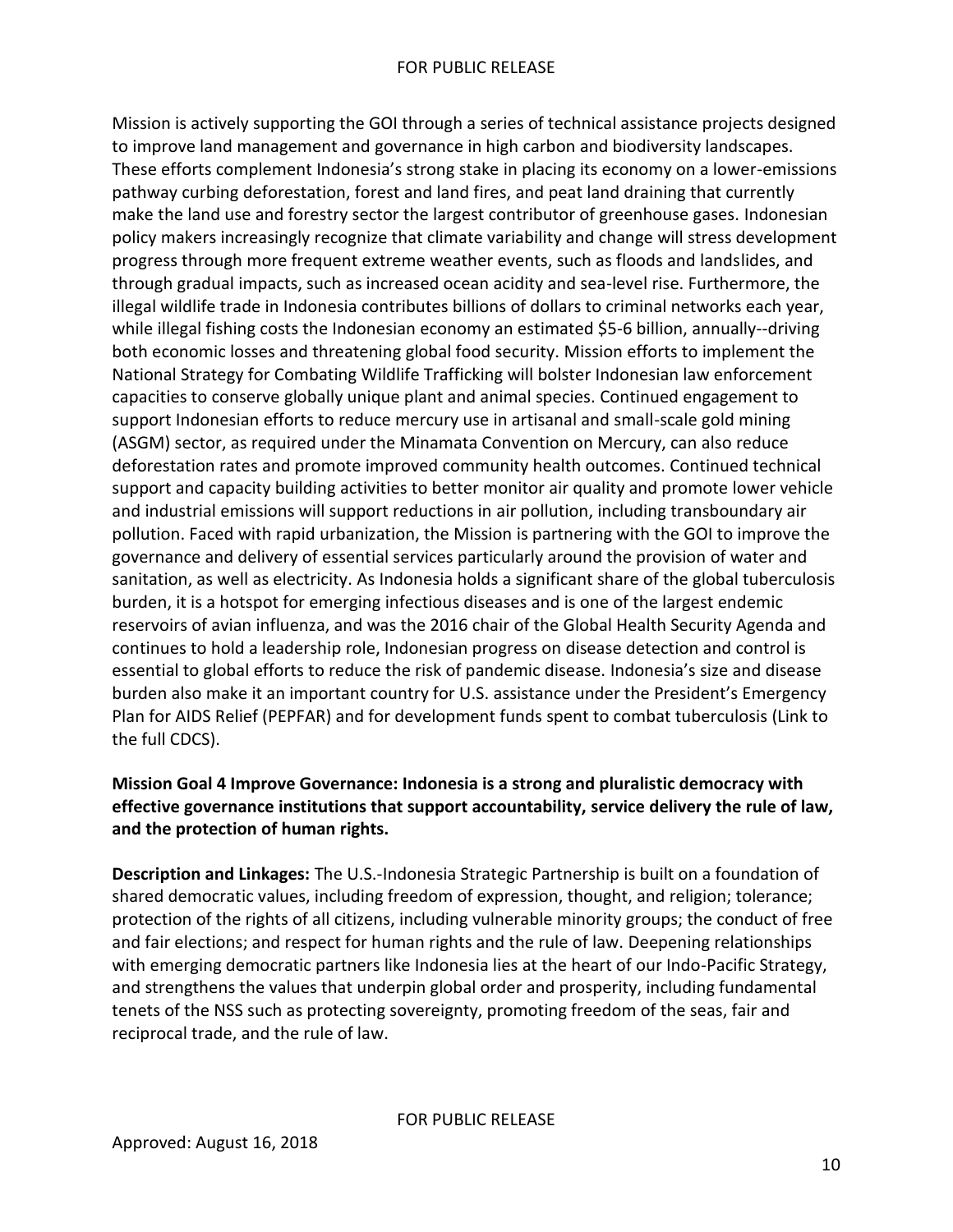**Mission Objective 4.1 Indonesia develops and strengthens its democratic institutions and adheres to democratic norms. [Incorporates CDCS DO 1: "Democratic Governance Strengthened."]**

**Justification:** Since the fall of authoritarian President Suharto in 1998, Indonesia has become a democratic success story and a model for other emerging democracies. Indonesians enjoy more freedom and prosperity than at any other time in their history, including direct elections, a flourishing civil society, and a vibrant free press. Nevertheless, these democratic advances cannot be taken for granted; some of Indonesia's core democratic institutions remain fragile, corruption threatens to erode democratic progress, and key hallmarks of a democracy, including the protection of minority rights, are sometimes inconsistent. Maintaining or increasing our level of engagement will help ensure that Indonesia continues to strengthen its democracy. (Link to full CDCS).

**Mission Objective 4.2 Indonesia takes meaningful steps to promote sustained justice-sector reform and respect for rule of law, and to enhance law enforcement and military professionalism and accountability, in order to improve access to justice, and increase citizen confidence. [Incorporates CDCS DO 1: "Democratic Governance Strengthened."]**

**Justification:** Although Indonesia transitioned to democracy in 1998, the country's law enforcement and justice sector have remained relatively unreformed. Public confidence in the police and judicial system is low, with citizens generally highlighting inefficiency, pervasive corruption, and lack of integrity in both institutions. Consistent Mission engagement will both encourage meaningful justice sector reforms, and support Indonesian government efforts in this area.

**Mission Objective 4.3 Indonesia enacts policies to promote the development of a healthy, educated, and skilled population to drive inclusive economic growth and Indonesia increases responsiveness to the public by demonstrating accountability and consistently providing essential services. [Incorporates CDCS DO 2: "Essential Human Services for the Poorest and Most Vulnerable Strengthened."]**

**Justification:** Fostering sustainable economic growth in Indonesia begins with unlocking the potential of its citizens. Many poor and vulnerable households (the bottom 40% of the population) lack access to essential services such as quality health care, basic education, clean water and sanitation, and an accountable and service-oriented local government. Indonesia's health and education indicators have continued to stagnate. A key obstacle Indonesia faces in tackling both child mortality and maternal mortality is inequality in the delivery of health services. These disparities are evident across maternal and child health indicators, which are correlated to wealth and education. Indonesia has made attempts to address problems of unequal access to health services by introducing a range of social assistance programs, including unconditional cash transfers, rice for the poor, and national social health insurance. However, Indonesia's expenditure on social assistance programs is only 0.5% of its GDP and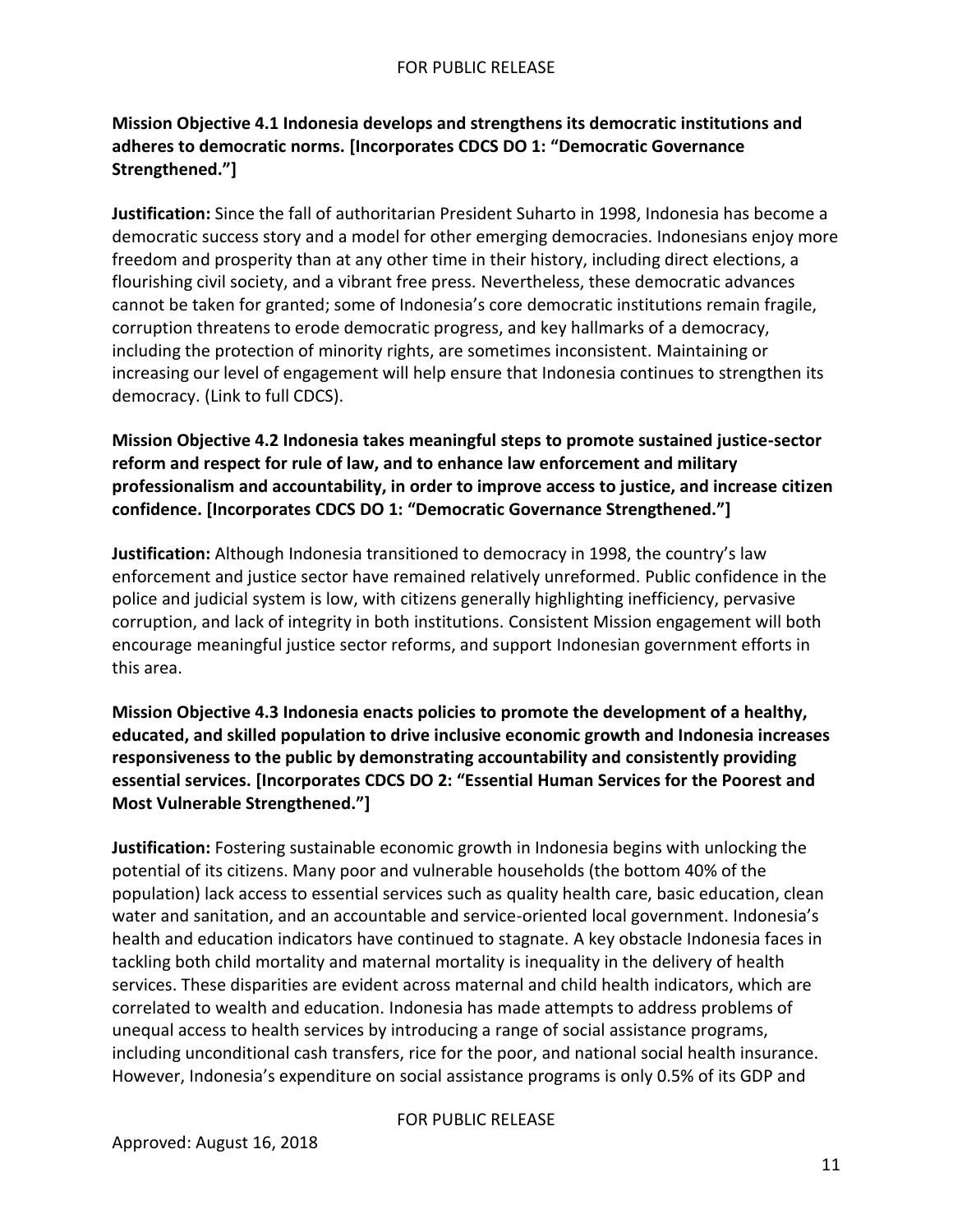<span id="page-12-0"></span>these attempts to address inequality have met with limited success over time. Maternal mortality has remained high in Indonesia (the highest in the region) at 305/100,000 (2015 GOI data). Just 59% of households have access to improved sanitation, a fact which is strongly linked to rates of diarrheal disease. In addition, while Indonesia has made great strides in advancing access to and the quality of primary education, gross and net enrollment rates drop sharply after junior secondary school with only 58% of students continuing their studies, while the poorest and most vulnerable have almost no access to higher education opportunities. A large unmet need exists in helping Indonesian students make the transition to attend either academic programs to obtain higher level skills or vocational job skills training to effectively enter the workforce. (Link to full CDCS).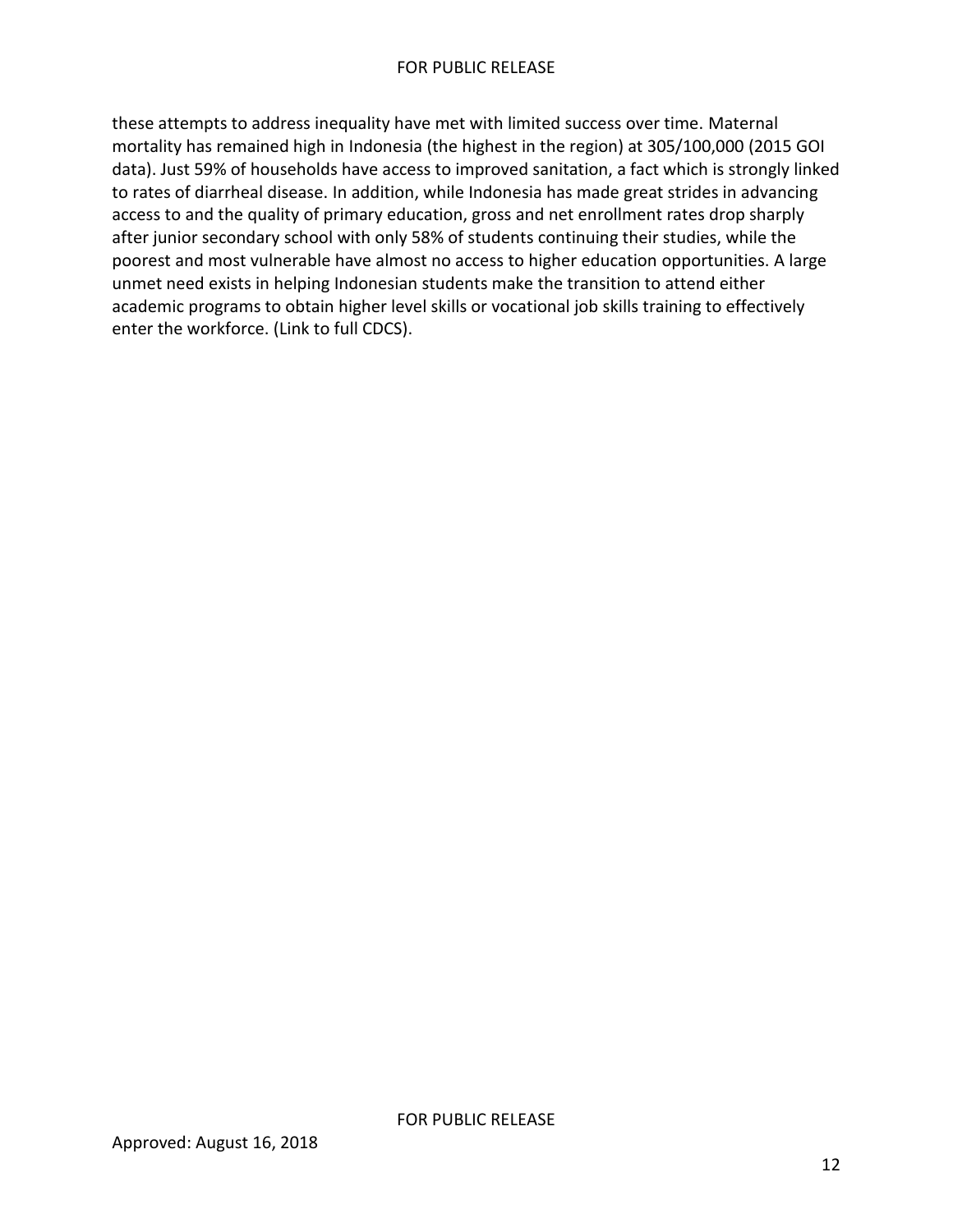## **4. Management Objectives**

#### **Management Objective 1: Consolidate physical facilities and management services platform in Jakarta by transition to New Embassy Compound.**

**Justification:** The central management objective for Mission Indonesia over the next few years will be to successfully plan for and execute the move of Embassy operations from the existing office spaces to the new office spaces at the New Embassy Compound (NEC); to decommission the existing chancery and leased swing spaces, to coordinate Embassy presence and operations with the completion of the second phase of the NEC; and to successfully and efficiently operate the Embassy from the new consolidated chancery compound. This new space will allow the Embassy to function at a higher potential, without the current logistical inefficiencies that are brought on by outdated facilities, the disrupted sense of community that stems from our sprawl across multiple locations, and the very real loss of productive time spent traveling between Embassy locations in deadlocked Jakarta traffic. By centralizing our operations at the new facility, we expect to engender a greater sense of community and improve the efficacy and efficiency of our operations. The move date is projected to occur at the end of September 2018.

#### **Management Objective 2 Identify options for improved Consulate facilities.**

**Justification:** Management will focus its support to the consulate and consular agency facilities on achieving the location, approval, procurement, and move into safe and secure premises for its Consulate Medan Office; Consular Agency Denpasar office, and Consulate General Surabaya principal officer residence. Consulate Medan and Consular Agency Denpasar are in premises not meeting DOS security standards and Consulate Medan's existing premises cannot meet the OSHA approval standard for renewing the lease. The CG Surabaya residence is far too costly to lease and operate and is far from the Consulate offices.

#### **Management Objective 3 Improve workforce performance, efficiency and effectiveness through leadership, engagement and accountability.**

**Justification:** Another round of the "Ideas Sessions" will be held after the move to the NEC to gather new ideas to improve morale and performance. One key component to enhance operations will be the implementation of Merit Based Compensation (MBC) in 2020. Staff is our greatest resource and MBC rewards staff for performance no matter how long they work at the Embassy. By the end of 2019, 45% of current LE Staff are projected to be at Step 12 in the wage scale, and ineligible for compensation increases in the absence of MBC. There are several other advantages to the MBC system, the most important being improved communication between employees and supervisors regarding annual performance goals and objectives. The system should increase worker productivity, making more efficient use of USG resources. All Management sections strive to provide the highest quality of service to ensure maximum ICASS benefits delivered to all subscribers while maintaining fiscal discipline. The Management team will continue to work with the bureau to improve its availability of tools for analyzing